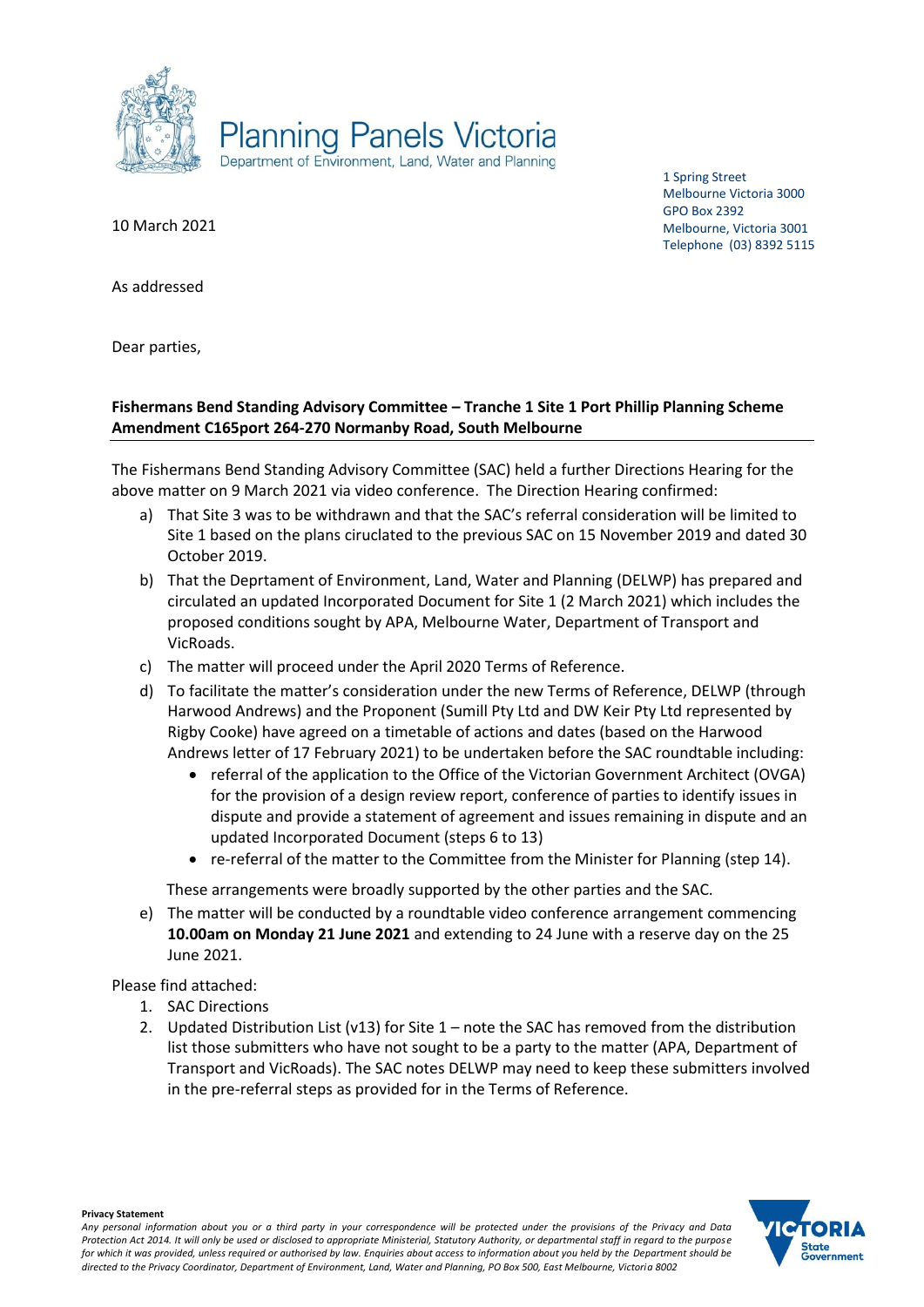The following dates apply:

| Time    | Date                            | Action                                                                                     | <b>Direction</b> |
|---------|---------------------------------|--------------------------------------------------------------------------------------------|------------------|
|         | 12.00 noon Friday, 21 May 2021  | OVGA Design Review, Statement of agreement and<br>updated Incorporated Document circulated | 5, 6<br>& 7      |
|         | 12.00 noon Friday, 11 June 2021 | DELWP must circulate its Part A submission                                                 | 8                |
|         | 12.00 noon Friday, 11 June 2021 | Parties must circulate Expert witness reports                                              | 11               |
|         | 12.00 noon Friday, 18 June 2021 | Parties must circulate their Roundtable written<br>submissions                             | 12               |
| 10.00am | Monday, 21 June 2021            | The Roundtable starts                                                                      |                  |

# **Declarations**

At the Directions Hearing both Mr Hellsten and Ms Rachael O'Neill declared they had no conflicts of interest in this matter.

#### **Roundtable arrangements**

# **1. Parties to the Roundtable:**

- DELWP represented by Ms Kate Morris of Harwood Andrews and assisted by Ms Amara Coleman of Harwood Andrews and Ms Shobhna Singh of DELWP. DELWP indicated that it was unlikely to call evidence
- Proponent represented by Mr Chiappi of counsel and instructed by Ms Gemma Robinson of Rigby Cooke and were likely to call planning and economic witnesses. It was noted that Mr Chiappi may not be available at the roundtable commencing on the 21 June 2021
- Port Phillip City Council represented by Mr Simon Gutteridge with other officers in attendance and potentially calling Affordable Housing evidence
- Fishermans Bend Taskforce (Taskforce) represented by Mr Aidan O'Neill and assisted by Nick Roebuck of Taskforce
- Melbourne Water represented by Mr Karageorge.

# **2. Submissions:**

The SAC will hear from each party (as relevant) in relation to the issue themes in the following order – DELWP, Council, Taskforce, Melbourne Water, the Proponent and a response from DELWP. The issue themes will be confirmed in the Roundtable Timetable that will be provided by the SAC to parties following the receipt of the statement of agreement and issues remaining in dispute Written submissions should be structured around the identified themes (as relevant) and identify any changes sought to amendment documents or respond to the latest version of the Incorporated Document issued before the roundtable.

# **3. Role of OVGA**

The OVGA is invited to attend the roundtable as a presenter to provide an overview of its design review response and respond to any questions of the Committee or questions of clarification from other parties. On receipt of the OVGA Design Review, DELWP should notify the SAC of the relevant OVGA contact person so they can be invited to the roundtable.

# **4. Evidence:**

Any evidence shall be provided during the relevant issue theme discussion. Evidence should be set out using issue themes where possible. Evidence in Chief should be limited to 10 minutes with cross examination limited as far as practicable and reasonable, to matters of clarification.

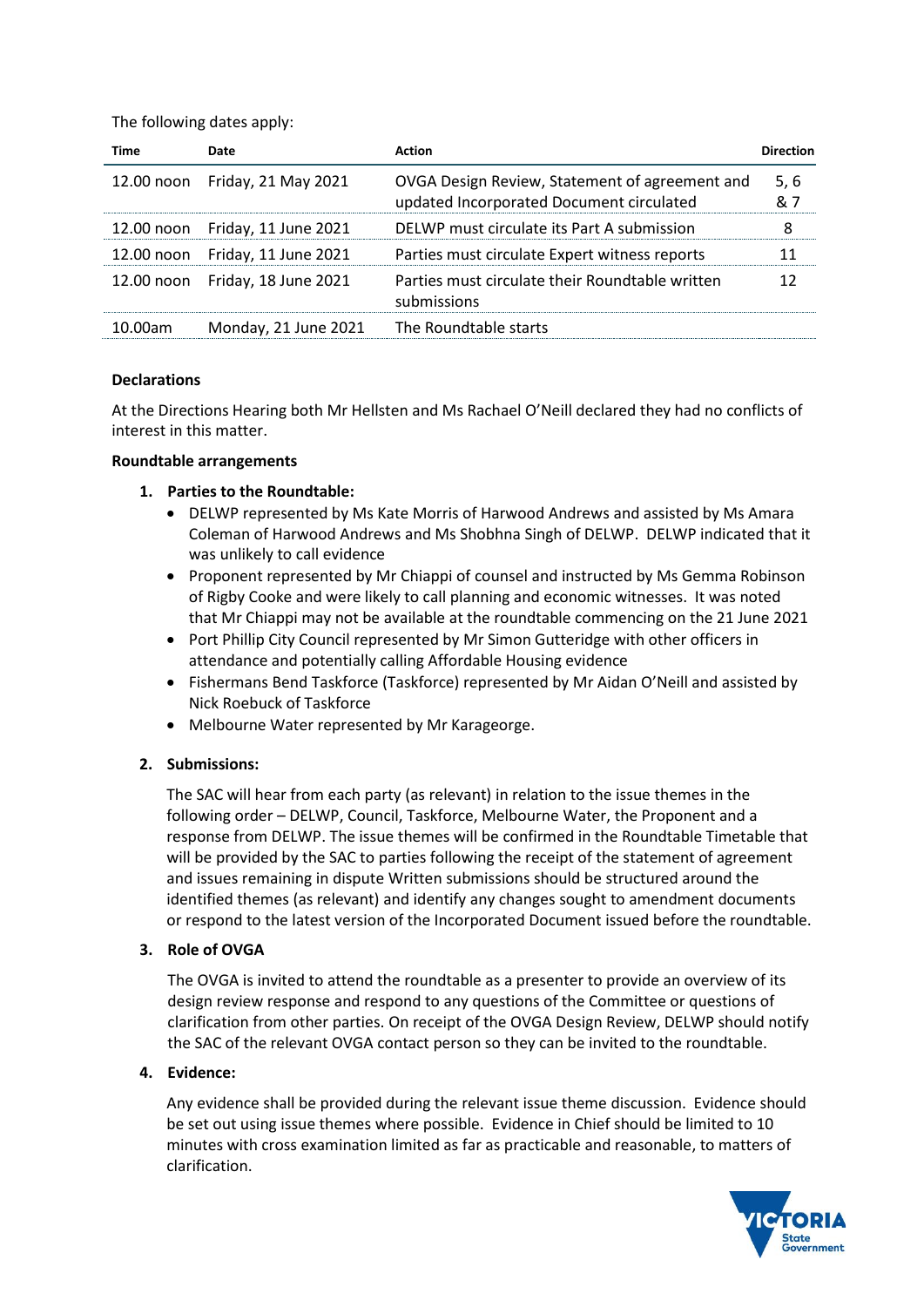#### **Roundtable invitations and document hub**

DELWP through Harwood Andrews will provide videoconference invitations to parties for the Roundtable and instructions for using the most suitable videoconference platform. This invite will be sent to the SAC members, Planning Panels Victoria support staff, parties on the distribution list, the relevant OVGA contact person and expert witnesses. If parties require additional invitations, they should contact Amy Selvaraj at Planning Panels Victoria. Invitations must not be forwarded to other persons. The videoconference invitations should be sent once parties confirm the details of their expert witnesses.

Harwood Andrews has also agreed to the Committee's request to set up an accessible shared document hub for documents to be relied on by the parties. This will be sent to parties on the distribution list and to expert witnesses. If parties require additional links, they should contact Amy Selvaraj at Planning Panels Victoria in the first instance.

# **Further Directions**

The Committee will issue a further set of Directions including arrangements for circulation of evidence and submissions and a roundtable Timetable following the distribution of the statement of agreement and issues remaining in dispute, the OVGA Design review and confirmation of expert witness details.

If you have questions, please contact Amy Selvaraj, Senior Project Officer, Planning Panels Victoria on (03) or [planning.panels@delwp.vic.gov.au.](mailto:planning.panels@delwp.vic.gov.au)

Yours sincerely,

**Tim Hellsten** Deputy Chair Fishermans Bend Standing Advisory Committee

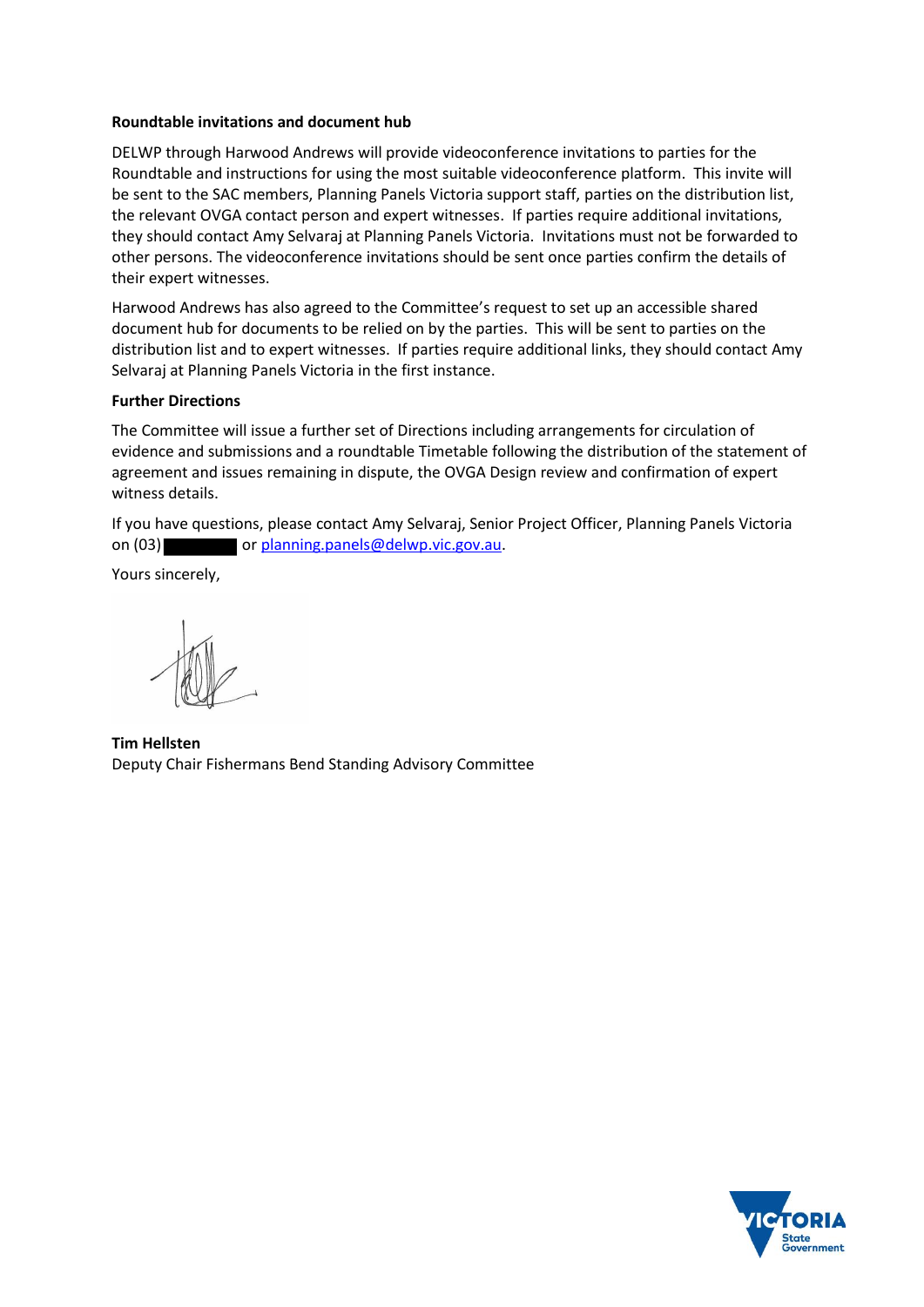# **SAC Directions**

Fishermans Bend Standing Advisory Committee – Tranche 1 Site 1 Port Phillip Planning Scheme Amendment C165port 264-270 Normanby Road, South Melbourne

# **Before the Roundtable**

# **Shared document folder**

- 1. DELWP are to provide a secure on-line file sharing platform to facilitate access to amendment materials and tabled documents circulated relating to the roundtable. DELWP is to circulate the link and instructions relating to the on-line file sharing platform to the to the SAC members and parties on the distribution list by **4.00pm Friday 19 March 2021**.
- 2. The Proponent must confirm with parties what existing lodged documents it is relying on by **4.00pm on Tuesday 16 March 2021** (this information should reference the Document List (v42) that was distributed to parties). Any new documents to be relied on should be circulated to parties on the Distribution list.
- 3. Documents should be circulated electronically by email to all parties on the distribution list and separately uploaded by parties on the shared drive.

# **Context plan**

4. The Proponent is to prepare a context plan generally based on content included in the Urban Context Report. The updated content plan should include envelope elevations and views of the proposed building in the context of recent approvals for nearby sites and released Committee reports and informed by material to be made available by DELWP including its updated precinct maps and available 3D modelling. **The context plan should be provided to parties before the conference of parties.**

# **Referral to the Office of the Victorian Government Architect (OVGA) for design review**

5. The proposed plans (once confirmed) must be referred to the OVGA for the preparation of a design review report as set out in the Harwood Andrews letter of the 17 February 2021.

DELWP is to provide the SAC the OVGA design review report by **12.00 noon on Friday 21 May 2021**.

If following the OVGA design review, the Proponent intends to make changes to the proposed plans it is relying on. They must inform the parties on the distribution list and circulate the new proposed plans or documents to parties on the Distribution list before the conference is held (as provided for in Paragraph 32 of the Terms of Reference).

# **Conference of parties**

6. The parties are to conduct a conference to identify agreements and issues in dispute and prepare a written statement of agreements and issues remaining in dispute which is to be provided to the SAC by **12.00 noon on Friday 21 May 2021**.

# **Revised Incorporated Document**

7. DELWP is to circulate a revised version of the Incorporated Document (Roundtable version) by **12.00 noon on Friday 21 May 2021**.

# **DELWP Part A submission**

- 8. DELWP must circulate a Part A submission to parties on the distribution list by **12.00 noon on Friday, 11 June 2021** that includes:
	- a) overview of the proposal